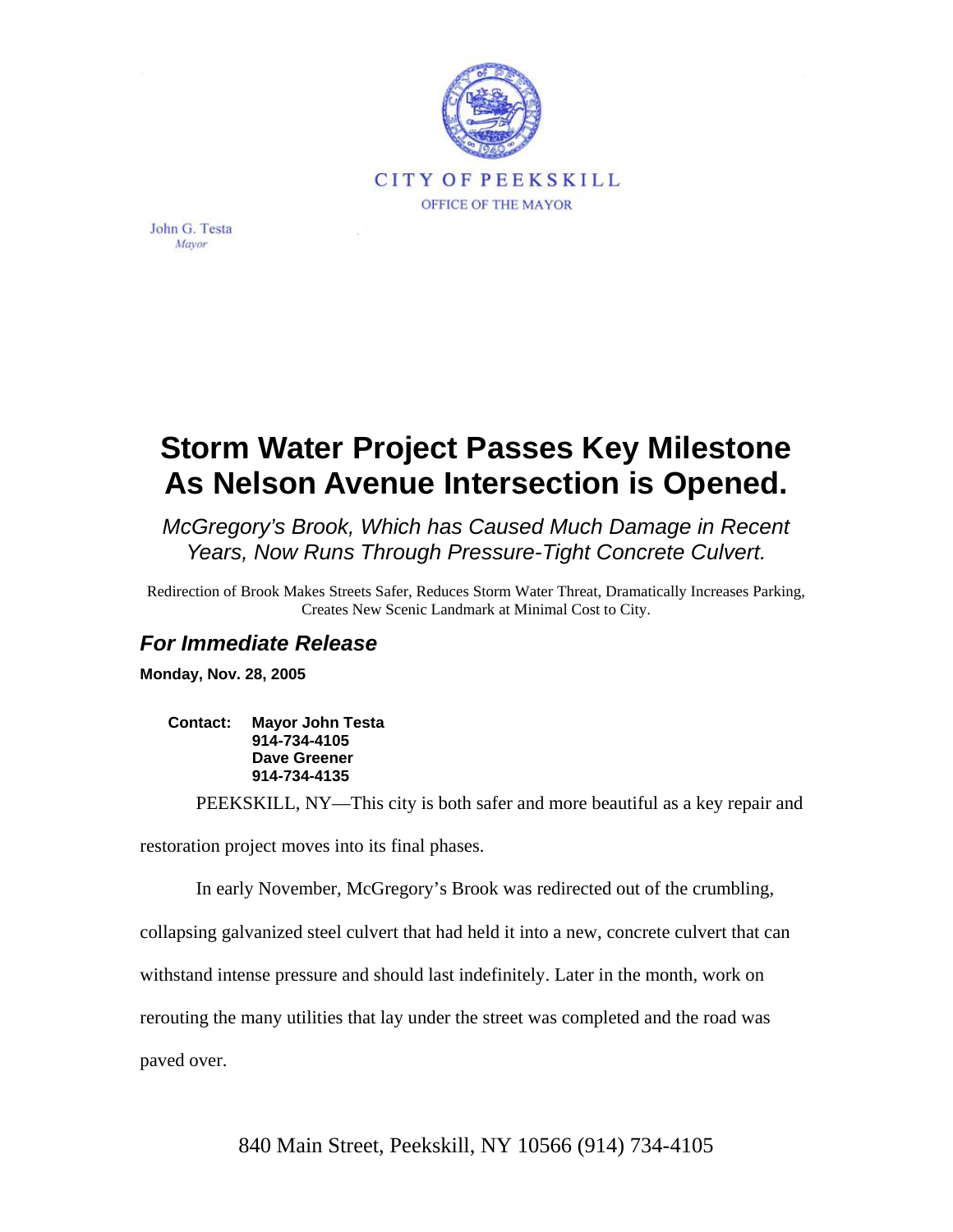This means that a number of streets that were blocked as a result of construction are now open, most importantly the intersection of Park Street and Nelson Avenue. Plans are to have Central Avenue open in the next few weeks.

McGregory's Brook runs virtually the East/West length of Peekskill. It has played a crucial role in Peekskill. Its energy powered the mills that put the city on the road to the industrial revolution, and also made it a target for three brutal British attacks during the revolutionary war.

For much of its length, McGregory's Brook runs under Peekskill's Park Street and Central Avenue. In the 1970s, the Brook was channeled though an eight-foot diameter galvanized steel culvert with a design life of 30 years. In late 2004, the steel culvert began showing serious signs of decay and collapse, with roadways and sidewalks shifting and large sinkholes forming.

Director of City Services David Greener responded quickly with a highly creative plan that rerouted the Brook to run alongside Central Avenue instead of underneath it. This dramatically cut the project's cost and also reduced the amount of time needed to accomplish the work.

Because the project also reduced the threat of floods in an area that had experienced repeated inundations, Greener was also able to secure vital funding from the Federal Emergency Management Agency for the effort.

Because the project involved both digging and blasting through layers of rock, the key intersection of Nelson and Central Avenues has been closed for several weeks. Once the brook was redirected, the street was filled in and the new asphalt laid.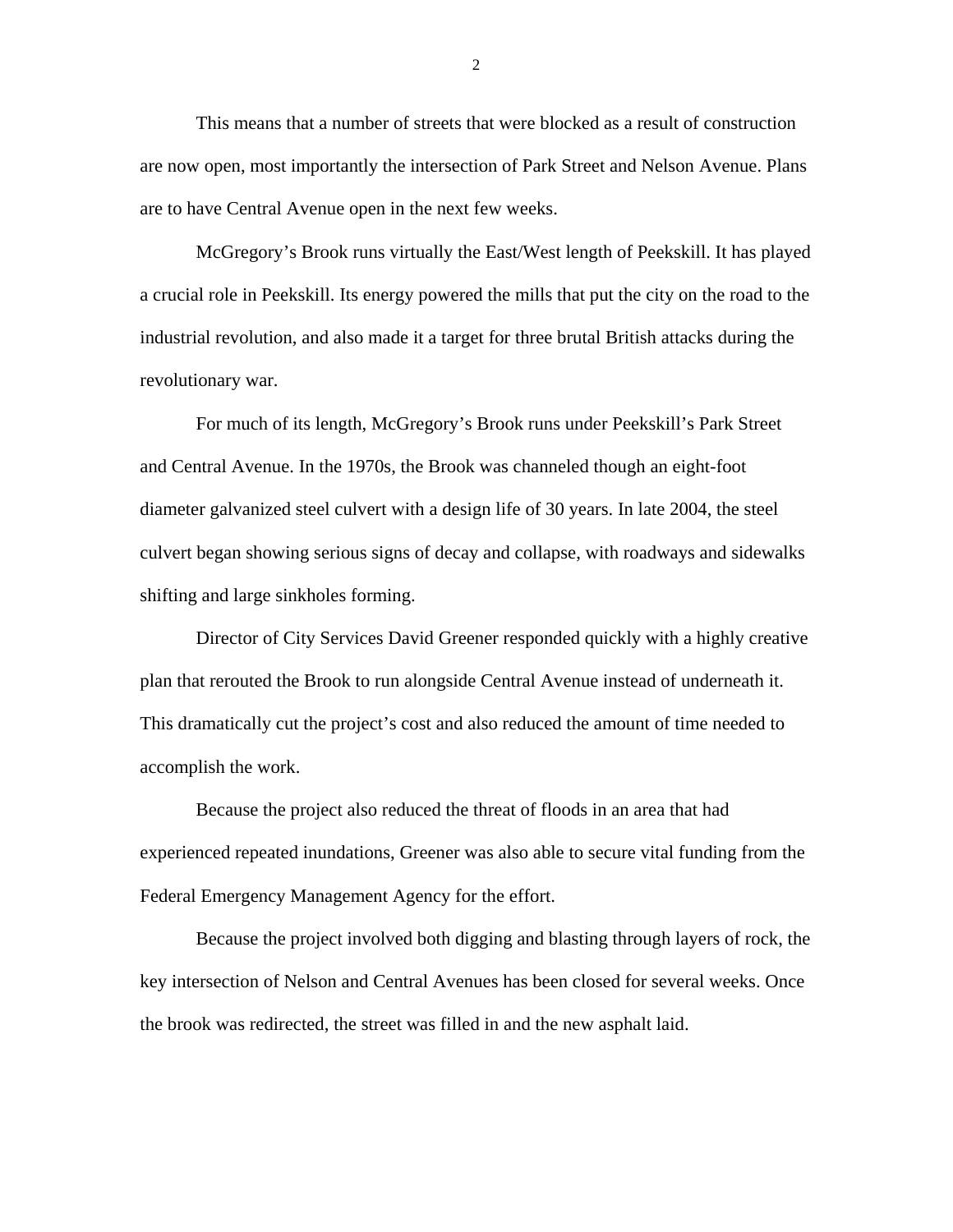Redirecting the water has also demonstrated the true potential of Greener's vision. Instead of running hidden underneath the street, McGregory's Brook now flows exposed for 300 feet and then tumbles down a lovely cascade into a beautiful and thickly wooded ravine. In coming months, the Brook's banks will become the new home of the Peekskill Garden Club, and an attractive bridge will reach across its sides.

"Creativity is a valuable commodity in City Officials, and it's wonderful to see what Dave Greener has done with McGregory's Brook. He's given us a spectacular new water feature and created important new parking facilities for the Police Department as well," says Peekskill Mayor John Testa. "This is an example of local government at its best."

Formerly, the Peekskill Police parking area was on top of an embankment surrounded by sloping stone walls. These walls had to be torn down when the new culvert was installed. By replacing the sloping walls with vertical ones, Greener dramatically increased the number of parking space. The walls will be faced with stone to ensure they fit in with Peekskill's  $19<sup>th</sup>$  century streetscape.

While the final landscaping and touchup of the Central Avenue site may take some time, its impact should last for the foreseeable future, with barren, empty lots replaced by new resources for citizens and visitors alike. The project is one of the largest undertaken by the Department of Public Works in the last several decades.

"Nature's been throwing us a lot of curveballs lately, but this new facility should be able to withstand virtually everything she dishes out. And since we're showing her off instead of covering her up, hopefully she'll give us a break," says Greener.